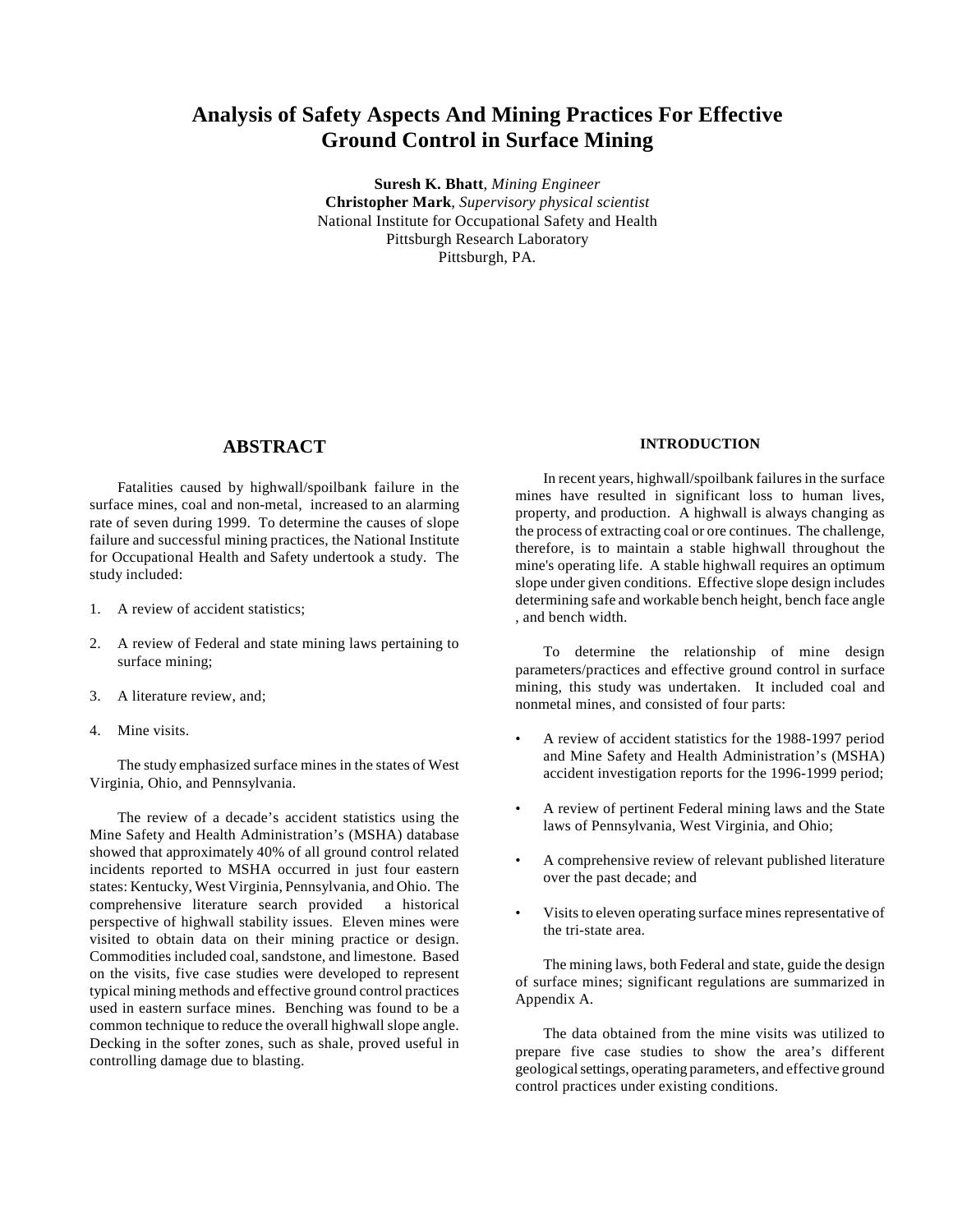The knowledge gained from this research will enable better mine planning so that the health and safety of the surface mine worker can be improved.

## **ACKNOWLEDGMENTS**

The authors thank the managements of mining companies for their participation in this study, and Deno M. Pappas of the National Institute for Occupational Safety and Health, Pittsburgh Research Laboratory for assisting with the MSHA data base on accident statistics.

## **ACCIDENT ANALYSIS**

#### Period 1988 - 1997

Highwall accident statistics from the MSHA data base were analyzed for the ten-year period for incident frequency, degree of injury, nature of injury, equipment involved, coal and non-metal breakdown, worker activity at the time of accident, and other relevant parameters. Salient results of the analysis are presented below.

In all, there were 428 accidents caused by the highwall instability in active coal and non-metal mines. Four mines had four incidents each, 13 mines had 3, 35 mines had 2, and the remaining 303 mines had one highwall incident. Thus, a total of 355 mines reported 428 incidents during the period. Mines with multiple incidences, three and four, are listed in Appendix B. For each mine, number of incidents, year of occurrence, failure type (highwall/spoilbank), degree of injury, and the commodity mined are provided. The table 1 shows the breakdown of all accidents by degree of injury:

Table 1. Accidents by degree of injury

| Degree category (definition)                                               | Occurrence, % |
|----------------------------------------------------------------------------|---------------|
| $0$ (No injury)                                                            | 5.0           |
| $1 (Fatal) \ldots \ldots \ldots \ldots \ldots \ldots \ldots \ldots \ldots$ | 7.0           |
| 2 (Permanent disability)                                                   | 0.0           |
| $3$ (Days away from work)                                                  | 57.0          |
| 4 (Days away and restricted activity) $\dots$                              | 5.0           |
| 5 (Days of restricted activity) $\dots \dots \dots$                        | 4.0           |
|                                                                            | 22.0          |
| Total                                                                      | 100.0         |

Of the 28 fatal accidents, the majority (70%) occurred in non-metal mines. This represents approximately three fatal accidents per year over the 10-year period. Considering all accident incidents (428), the distribution between coal and nonmetal mines is about 50-50. On worker exposure basis, the incidence rate at surface coal mines is about twice that at surface nonmetal mines. Refer to the section on surface mine worker population.

The 428 accidents were categorized by the nature of injury caused and are as follows (table 2):

Table 2. Accidents by nature of injury

| Nature of injury                            | Occurrence, % |  |  |  |
|---------------------------------------------|---------------|--|--|--|
| Contusions, bruises                         | 23.0          |  |  |  |
| Multiple injuries                           | 18.0          |  |  |  |
| Cut, laceration, puncture $\dots\dots\dots$ | 17.0          |  |  |  |
| Sprain, strain                              | 8.0           |  |  |  |
|                                             | 34.0          |  |  |  |
| $Total$                                     | 100.0         |  |  |  |

\*Has over 30 injury classifications.

Approximately 26% of all accidents caused by highwall failure involved heavy earth moving equipment, such as the drill, front-end loader, dozer, shovel/dragline, and trucks. Approximately half of the injuries were caused when the failed material hit the victim directly. The remaining 24% involved miscellaneous equipment items (over 40). Figure 1 shows this breakdown.



Figure 1. Accidents by worker involvement

Handling supplies or material was found to be the single most frequent (11%) worker activity when injured, followed by idle category (7%). Handling explosives, drilling face, and surface equipment (not elsewhere classified) each represent about 6% of all accidents (18% total). The remaining 64% are distributed over 80 mine worker activities. Figure 2 shows this breakdown.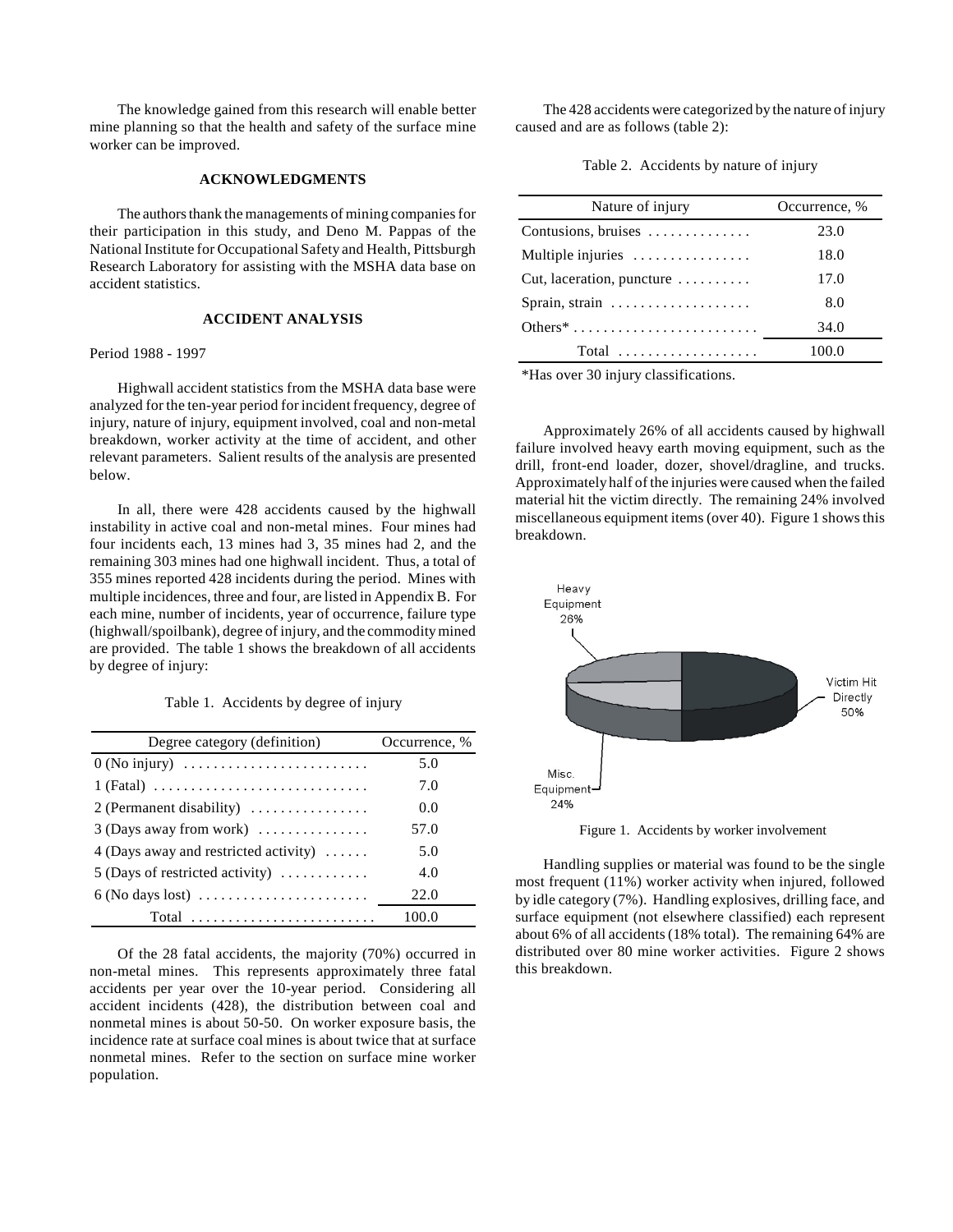

Four eastern states, Kentucky, West Virginia, Pennsylvania, and Ohio, experienced some 40% of all highwall incidents during the study period.

Accident narratives do not provide accurate information on the size of rock falls. It can generally be estimated that about 50% of highwall instability incidents are caused by falling of small rocks or fragments.

A review of months of incident occurrence does not provide a significant correlation. In other words, winter months were not significantly accident prone due to freeze-thaw cycles.

#### Current Data

MSHA's Fatalgrams and accident investigation reports were reviewed for fatalities in 1998 and 1999. In 1998, there was one highwall failure accident in a coal operation. In 1999, there were seven fatalities, four in coal and three in non-metal mines. This is over two-fold increase compared to the average of approximately three fatalities per year during the ten-year study period. Salient findings/data for the eight accidents are presented below.

Two accidents were caused when spoilbank collapsed, the remaining six resulted due to falling rock from the highwall of active mining operations. In three cases, failed highwall material directly hit the victim; whereas, workers were operating equipment in the remaining situations. The equipment involved in the accidents include highwall drill, excavator (shovel), and truck. The occupation of workers included all phases of operations, i.e., truck driver, drill operator, excavator/shovel operator, and a company owner.

The size of rock falls varied between unspecified amount to massive or extremely large. Some reports mentioned the size as one kilogram, one tonne, and several tonnes.

Best practices, recommended by MSHA, to avoid the accidents were given as:

Examine and monitor highwall often.

- Follow ground control plan.
- Train miners to recognize hazardous highwall conditions.
- Scale-down or support the hazardous highwall areas.
- Keep drill and other mobile equipment operators away from highwall face or highwall hazards by positioning them in safe locations.
- Employ mining methods that will maintain wall, bank, and slope stability in places where persons work or travel.
- Provide adequate berms to prevent over-travel at dump locations.

MSHA's accident investigation reports for the 1996-1999 period were thoroughly analyzed. Twelve fatality reports are summarized in Appendix C. The table includes data such as the commodity mined, types of failure, accident description, worker activity at the time of accident, weather conditions, citations, victim's occupation, equipment involved, and the height of highwall.

#### **SURFACE MINE WORKER POPULATION**

Mine Injury and Worktime, Quarterly from MSHA provided approximate surface mine employment data for 1998:

| Commodity                                   | No. of workers |
|---------------------------------------------|----------------|
| Coal (includes anthracite and contractors). | 36,350         |
| Non-metal (includes stone and contractors)  | 68,300         |
| Total design and continuous contracts       | 104,650        |

As can be seen from the above, over 104,000 workers are exposed to the hazards of highwall instability in the United States mining industry.

## **LITERATURE REVIEW**

Literature review pertaining to slope stability is provided below in three categories.

#### Mine Planning and Design

Mining parameters in a surface mine are influenced by strata conditions and their subsequent design for actual mining process. The structural aspects of overburden and floor material play a significant role in the predictive behavior of rock masses in response to the mining operations, especially of highwall stability and the formation of spoil dumps (*1*), and therefore, the choice of mining parameters. These parameters include bench width, height, and slope angle.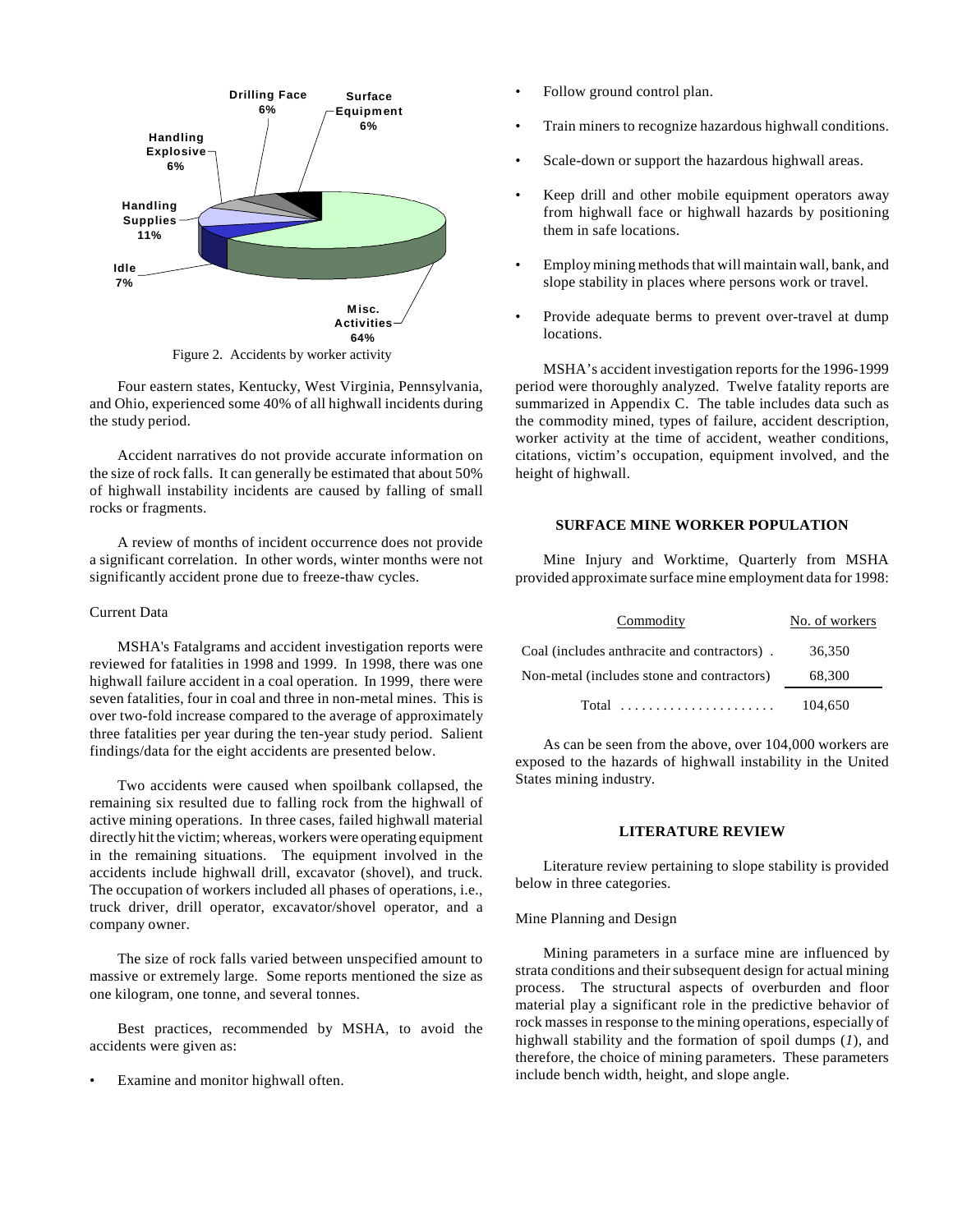Planning of open-pit mines on a business-risk basis (*2*) emphasizes that confidence for slope design should be categorized using the same fundamental approach as that adopted for resource definitions–such as proven and possible reserves. For example, a proven slope angle requires that the continuity of the stratigraphic and lithological units within the affected rock mass is confirmed in space from adequate intersections. A possible slope angle, whereas, corresponds to typical slope angles based on experience in similar rocks and along discontinuities. A risk balance between mineral resources and slope angle is needed for developing efficient mine plans.

Study of South Wales open-pit site (*3*) provides significant relationships between the slope design and structural geological factors. The geological parameters that are most relevant to rock slope stability are:

- The persistence, attitude, and nature of discontinuities within the rock mass.
- The shear strength characteristics both within the rock mass and along discontinuities.
- The rock density.
- The potential for build-up of water pressure in the rock mass and in tension cracks in rock slopes.

Bedding planes are the most common through-going discontinuities, followed by joints, in coal measure sequences. Transcurrent (strike-dip) faults, unless major, do not lead to slope instability. Open-pit designs should attempt to avoid the presence of adversely oriented structurally controlled discontinuities in the highwall.

Gregg River Mine (*4*) in Alberta, Canada, had two highwall slopes 160 and 219.5 m (525 and 720 ft) high excavated in a dipping strata in approximately the same lithologic and structural environment. In the earlier phase of mining, the highwall experienced instability. In the later phase, using flatter bench face angles, the slope did not experience any significant movements. It was found that 50° bench face angle prevented toppling failure. Also, horizontal drain holes in critical areas of slope were successful in keeping water away.

A slope stability analysis performed at the Beulah lignite mine (*5*) indicated that most failures were in spoil piles more than 27.4 m (90 ft) high. Circular arc failures mostly occurred when the spoil slope were too steep for the height. The study recommended decreasing the pit width and lowering the overall slope angle by use of a spoil bench.

## Mining Practice

Controlled blasting methods are commonly used in Australian mines (*6*) to maintain pit wall stability. The methods include cushion blasting, pre-splitting, post-splitting, and using them with production blasts. Pre-splitting requires a row of closely spaced blast holes drilled along the design excavation limit, charged very lightly and detonated simultaneously before the blast holes in front of them. It gives better results than post-splitting but is costly. It is suitable for situations where rock strength is moderate to very high with few joints. The desired results after excavation is a clean face with the hole traces visible on the final wall. Cushion blasting is the simplest and least expensive smooth wall blasting technique. It requires the back row holes lightly charged and are delayed sequentially and detonated after the more heavily charged production hole in the front. Postsplit or trim blast consists of a row of parallel, closely spaced blast holes drilled along the pit limit. The holes are charged lightly and fired after the production blast holes have detonated.

In the United States, poor highwall stability is contributed partly by faulty blasting practices (*7*). In these cases, the explosive energy not only fractures the rock to be excavated but also the rock that borders the excavation.

Operating costs in open-pit mines (*8*) are a function of pitwall angle. As the pit-wall is steepened, less waste rock has to be mined which results in reduced blasting, excavation, and transportation requirements. In addition, there are dewatering costs that include engineering design, installation of horizontal drains or wells, pumping, and water treatment. A decision analysis framework was used to assess the economic benefit of pit-wall depressurization in open-pit mines. The framework can be used to evaluate each proposed pit-wall configuration and dewatering system design and identify the optimum alternative.

Effective mountaintop removal operations in West Virginia (*9*) require sound engineering practices. The mining begins by clearing the trees from the permitted area so that wood is not commingled with the waste. A contour cut is then made on the lowest mineable seam. This mining provides control drainage and a bench to prevent the downslope placement of material. This is done with a large front-end loader and end-dump trucks haul overburden to a valley fill. After the contour cut is completed and appropriate drainage is in place, pre-stripping for the dragline begins.

#### Examination and Monitoring

The need for predicting movements of large-scale slope failure is great considering the operation hazards related to the displacement. The focus of this study (*10*) was to predict future displacement. Fourteen slope failures that progressed to partial or total collapse were reviewed. Monitoring of instability in coal and non-coal mines in South America was accomplished through the use of both wire extensometers and EDM prism surveying at the surface. In a Colombian coal mine, although total collapse of the slope did not develop, a greatly accelerated movement of 20.4 m (67 ft) did occur over a four-hour period. The slope failure involved sliding along non-daylighted, clay-shale bedding surfaces to a depth of 10.1 m (33 ft). Bedding and slope angle varied from 18 to 22° in the 121.9 m (400 ft) high footwall slope.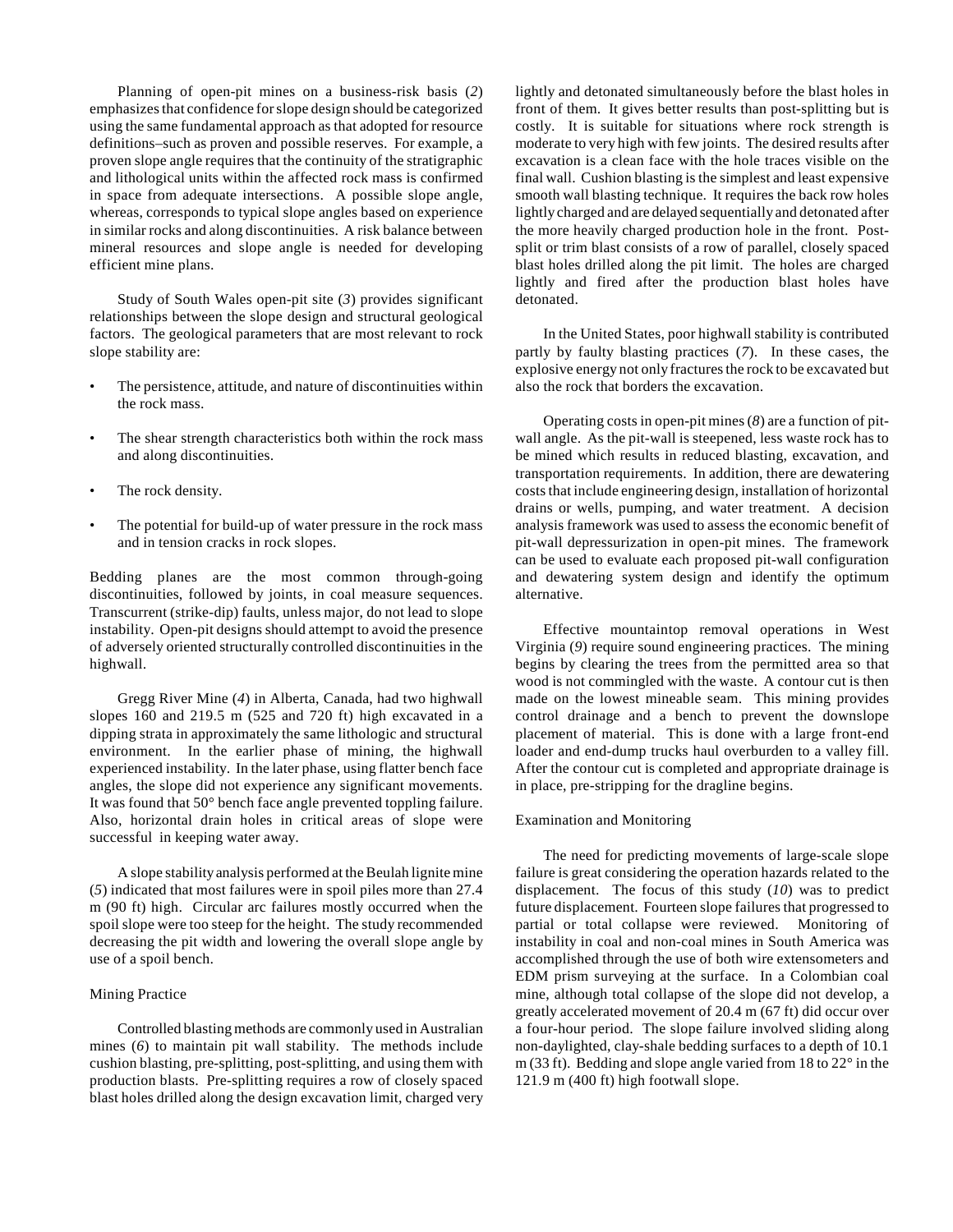Middelburg Mine, South Africa, has been experiencing highwall stability problems. The highwalls at this mine are vertical, between 15.2 to 35.4 m (50 to 116 ft) high and are normally aligned to suit lease boundaries. The problems include potential toppling failure against the pre-split line and plane failure along joints in the rock mass. The mine management (*11*) has developed a rating system to identify and demarcate the problem areas. Some of the aspects covered include:

- Bench height higher benches being higher risk.
- Work still to be done subsequent blasting and loading of two seams and partings being high risk; low risk if not much work needed.
- Presence of water.
- Presence of potential plane or wedge failures.
- Overhang or poor pre-split problems on the highwall.

Microseismic monitoring of a slope failure was attempted at the Cardinal River open-pit mine in Alberta, Canada, in the mideighties (*12*). The project was not fully successful, but pointed out problems associated with microseismic procedures applicable to steep coal seams and geologically disturbed surroundings.

Eagle Butte Mine in Wyoming provides numerous challenges from geotechnical stand-point as the coal seam is 33.5 m (110 ft) thick, and overburden and interburden are weak with underclay at the mine site. In addition, a major sand channel complicates the stability conditions. Successful extraction of coal at this mine is contingent upon having a sound geotechnical mine plan and an effective slope monitoring program. A suite of field techniques have been employed in geotechnically sensitive areas which include surveying displacements, graphing displacements against time, field inspections, and setting stakes along displacement cracks (*13*).

Surveying methods have found widespread use as a means of monitoring wall stability in Australian open-pit mines (*14*). These methods include regular visual inspection on foot, in areas of concern; go/no-go switches across a crack; posts placed on either side of movement zones with measurement by a vernier calliper or tape; surveying methods including angular intersection and electronic distance measurements, and borehole extensometers with a depth gauge or displacement transducer. Other methods that may find use include:

- Terrestrial photogrammatic methods.
- Inclinometers.
- Global positioning systems.
- Radar.
- Time domain reflectrometry.

## MINE VISITS

Eleven coal and non-metal mines were selected for mine visits. The purpose of the visits was to obtain relevant information form mine managers/engineers who are involved in the design of surface mines and highwall stability. The mines were selected based on parameters to include the distribution and frequency of highwall accidents, geography, geology, material mined, management, mining method, and equipment employed.

In addition to gathering information from the mine personnel, an operating surface mine was visited at each location. The mine visits covered parts of West Virginia, Pennsylvania, and Ohio. Materials mined include coal (anthracite and bituminous), limestone, and sandstone. Of the eleven mines, eight are coal, two limestone, and one sandstone. Figure 3 shows the general location of these mines in the eastern United States. Five case studies are provided to represent the mining practices and safety aspects of the study area. Typically, a case study addresses the geological setting and operational parameters (bench width, height, and slope angle) in a mining area for effective ground control. Figure 4 shows the geological settings and operational parameters for the five case studies.



Figure 3. General mine location map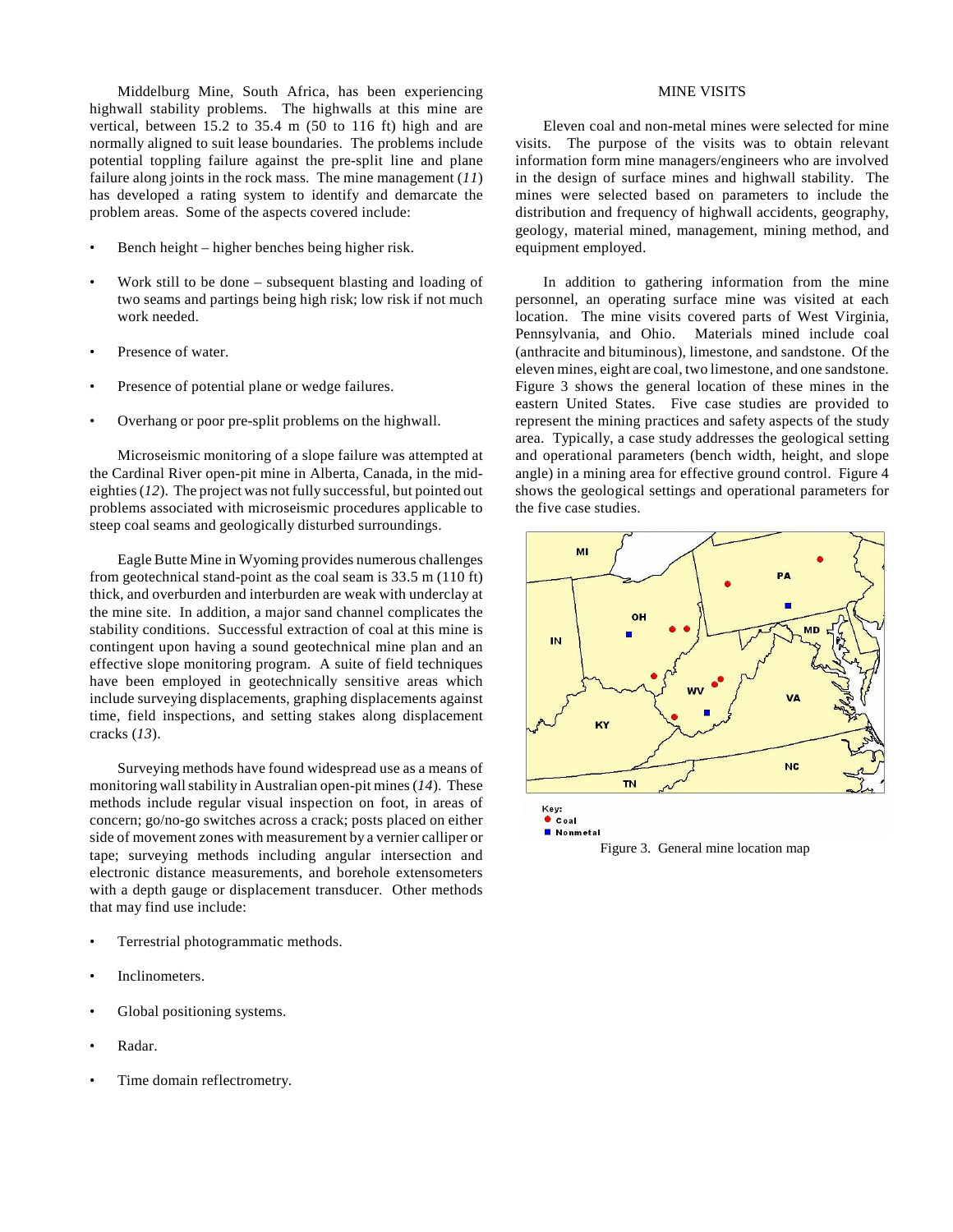

Figure 4. Geological settings and operational parameters

This study was limited to a small mining region with generally good geologic/mining conditions. Complex slope stability problems, therefore, were not encountered. Additional mines throughout the united States may need to be studied for answers to difficult ground control issues.

#### Case Study 1– Coal, Mountaintop Removal

Five coal seams are mined in benches (up to 9), two being the main seams each with about 2.7 m (9 ft) thick coal and separated by approximately 77.7 m (255 ft) of interburden. The overburden over the upper seam is about 29 m (95 ft), massive sandstone. The interburden mostly consists of sandstone and shale with bands of clay, and number of coal seams. The strata is almost horizontal and can be considered strong (good rating for stability purposes). The benches are 15.2 m (50 ft) high and plus 4.6 m (15 ft) wide. Highwalls in the area typically average 30.5 m (100 ft) and are about 15° off vertical. Haul roads are 30.5 m (100 ft) wide with maximum grade of 10%. Berms are maintained at 1.2 m (4 ft) or truck axle height.

Highwalls are visually examined three or four times per shift. Smaller charges and more decks are used in softer zones (shale and clay) for controlled breakage within and outside blasting area. Scaling is done using dozers, end loaders, shovels, and dragline.

#### Case Study 2–Coal, Mountaintop Removal and Contour

Two coal seams are mined in three benches, the upper seam coal being of 2.4 m (8 ft) thick and the lower one about 1.8 m (6 ft). Both seams are separated by approximately 41.1 m (135 ft). Overburden over the upper seam is massive sandstone, 71.6 m (235 ft) thick. The interburden between the seams is mainly sandstone with bands of clay, shale, and a number of coal seams. The strata is almost horizontal and can be considered strong (good rating for stability purposes). The benches are 30.5 m (100 ft ) high and 9.1 m (30 ft) wide. typically, highwalls are approximately 30.5 m (100 ft) high. They, however, reach up to 106.7 m (350 ft) in places. The highwalls are nearly vertical (off 10°). Haul roads are 38.1 m (125 ft) wide with berms maintained at truck axle height. Presplitting is done by blasting a row of holes before production shots.

Highwalls are visually examined three or four times per shift. During adverse weather conditions (snow and rain), the spoilbanks are carefully examined. Attempt is made at all times to compact the spoil material to safe angle  $(<50^{\circ})$ . Scaling is done using dozers and backhoe.

#### Case Study 3–Limestone, Benching

The overburden over a limestone deposit consists of soil and loose limestone rock, about 19.8 m (65 ft) thick. The limestone bed lies vertically and is mined for approximately 61 m (200 ft) in depth. The general areas has minor faults and folds, and the mineral bed can be considered strong (good rating for stability purposes).

Mining is done in four benches, 15.2 m (50 ft) high by 15.2 m (50 ft) wide each, keeping highwalls nearly (8° off) vertical. The maximum highwall height in this case is 15.2 m (50 ft). Haul roads are about 18.3 m (60 ft) wide with berms maintained at somewhat more than the truck axle height. Highwalls are visually examined three times per shift. Hazards are removed when they pose danger to workers or equipment. Scaling is done with a hydraulic excavator.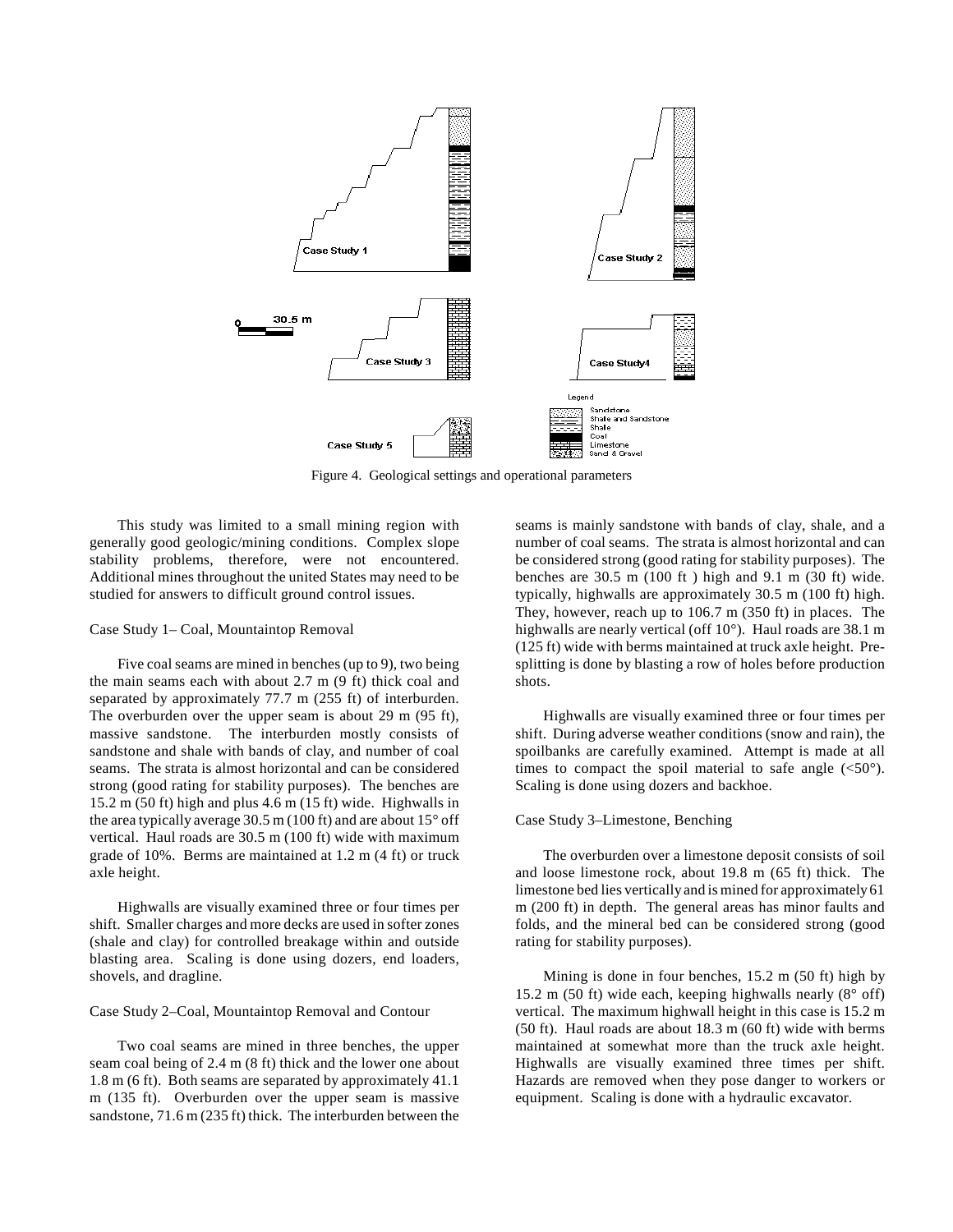## Case Study 4–Coal, Area Stripping

The overburden over a 1.2-m (4-ft) coal seam is 49.1 m (161 ft) thick, comprising of claystone, shale, sandstone, limestone, and shaley sandstone. Majority of the geologic column (39.6 m (130 ft)) can be divided into two groups–18.3 m (60 ft) sandstone and 21.3 m (70 ft) shale. The strata is horizontal and can be considered strong (good rating for stability purposes).

Highwalls in the area average 38.1 m (125 ft) high, nearly 6° off vertical. Typically, two separate lanes (plus 12.2 m (40 ft) wide each) are used for hauling material, one for empty and the other for loaded trucks. Berms are maintained at 1.8 m (6 ft) (plus truck axle height). Highwalls are visually examined three times per shift. Visual indicators (cracks, overhangs) trigger more intensive scaling efforts. Also, frequency of inspection increases to four times per shift during adverse weather (snow and rain) conditions. By continued experimentation, the current blasting design is arrived at to provide smooth/clean highwalls. Scaling is done by a dragline.

Case Study 5–Limestone, Contour (Open-pit)

The overburden over a 16.5-m (54-ft) limestone deposit is soil, sand, and gravel, about 12.2 m (40 ft) thick, most of which was mined earlier. The limestone bed is horizontal and massive, and can be considered very strong (excellent rating for stability purposes).

Mining is done in one bench, 16.5 m (54 ft) high by 12.2 m (40 ft) wide, keeping highwalls vertical. The maximum highwall height in this case is 16.5 m (54 ft). Haul roads are about 24.4 m (80 ft) wide with berms maintained at truck axle height. Pre-splitting is done by blasting a row of holes prior to production shots. Highwalls are examined visually each shift. Any cracks and loose material that have potential for failure are corrected immediately. Scaling is done using end loaders and backhoes. Blasting pattern was carefully designed to minimize damage to the nearby structures. \

**CONCLUSIONS**

- Considering all accident incidences, the distribution between coal and nonmetal mines is about 50-50. On worker exposure basis, the incidence rate at surface coal mines is about twice that at surface nonmetal mines.
- In half the incidents, the workers get injured when the failed highwall material hits them directly. Workers in all occupations are vulnerable to the highwall failure incidents.
- No single worker activity stands out to be the most accident prone. Just being at the pit, working or idle, puts the worker at risk.
- Approximately 50% of highwall accidents are caused by falling of small rocks or fragments.
- About 30-m (100-ft) highwalls can be maintained in stable conditions if the area strata is strong, such as massive sandstone. These highwalls are nearly vertical (off 5 to 15°) to vertical.
- Benching improves the stability of highwalls. The bench height normally does not exceed 15.2 m (50 ft) if the strata comprises of multiple coal seams, shale, sandstone, and limestone, making it somewhat weak.
- Pre-splitting in hard, massive rocks provides smooth highwall face, improving resource recovery without compromising highwall safety.
- Blasting pattern should be specifically designed for each mine site. Decking or small charges, in soft rock zones (shale and clay) minimizes damage to the highwall.
- Spoilbanks, at all times, should be kept compacted to a safe angle (less than 50°). Thorough visual examinations are needed in adverse weather (rain and snow) conditions.
- Berms along the haul roads and dump areas need to be maintained at more than the truck axle height, preferably by 0.3 m (1 ft).

## **REFERENCES**

- 1. Mishra M P. Benches-Haul Roads–berms and Spoil Heaps in Open-cast Mining. Journal of Mines, Metals, and Fuels, January 1998, pp. 14-18.
- 2. Steffen OKH. Planning of Open Pit Mines on a Risk Basis. Journal of the South African Institute of Mining and Metallurgy, Mar/Apr 1997, pp. 47-56.
- 3. Gayer R, Hathaway T. Davis J. Structural Geologic Factors in Open Pit Coal Mine Design. European Coal Geology, Geological Society Special Bulletin No. 82, 1995, pp. 233-249.
- 4. Stewart AF, Gilmore BM, Pearson MJ, Savoie LM. Improving Highwall Stability at the Gregg River Mine. Mining Engineering, Nov. 1998, pp. 49-52.
- 5. Vender CS. Knife River's Beulah Mine–A Three-Seam Challenge. Mining Engineering, Apr. 1991, pp. 396-398.
- 6. Pilcher BC. Controlling Blasting Operations and Highwall Stability in Surface Mining in Australia. Mining Technology, Vol. 79, No. 914, 1997, 10 pp.
- 7. Stachura VJ, Cumerlate CL. Changing Powder Distribution in the Highwall Holes Reduces Overbreak and Rockfall Hazards. In the Proceeding of the  $15<sup>th</sup>$ Conference on Explosives and Blasting Techniques, Nov., New Orleans, LA, 1989, pp. 11-24.
- 8. Sperling T, Freeze RA. A Risk-Cost-Benefit Framework for the Design of Dewatering Systems in Open Pit Mines. Canadian Geotechnical Conference, 1987, pp. 65-66.
- 9. White MA, Barata FA. State-of-the-Art in Mountaintop Removal and Contour Mining. Mining Engineering, Dec. 1995, pp. 1111-1114.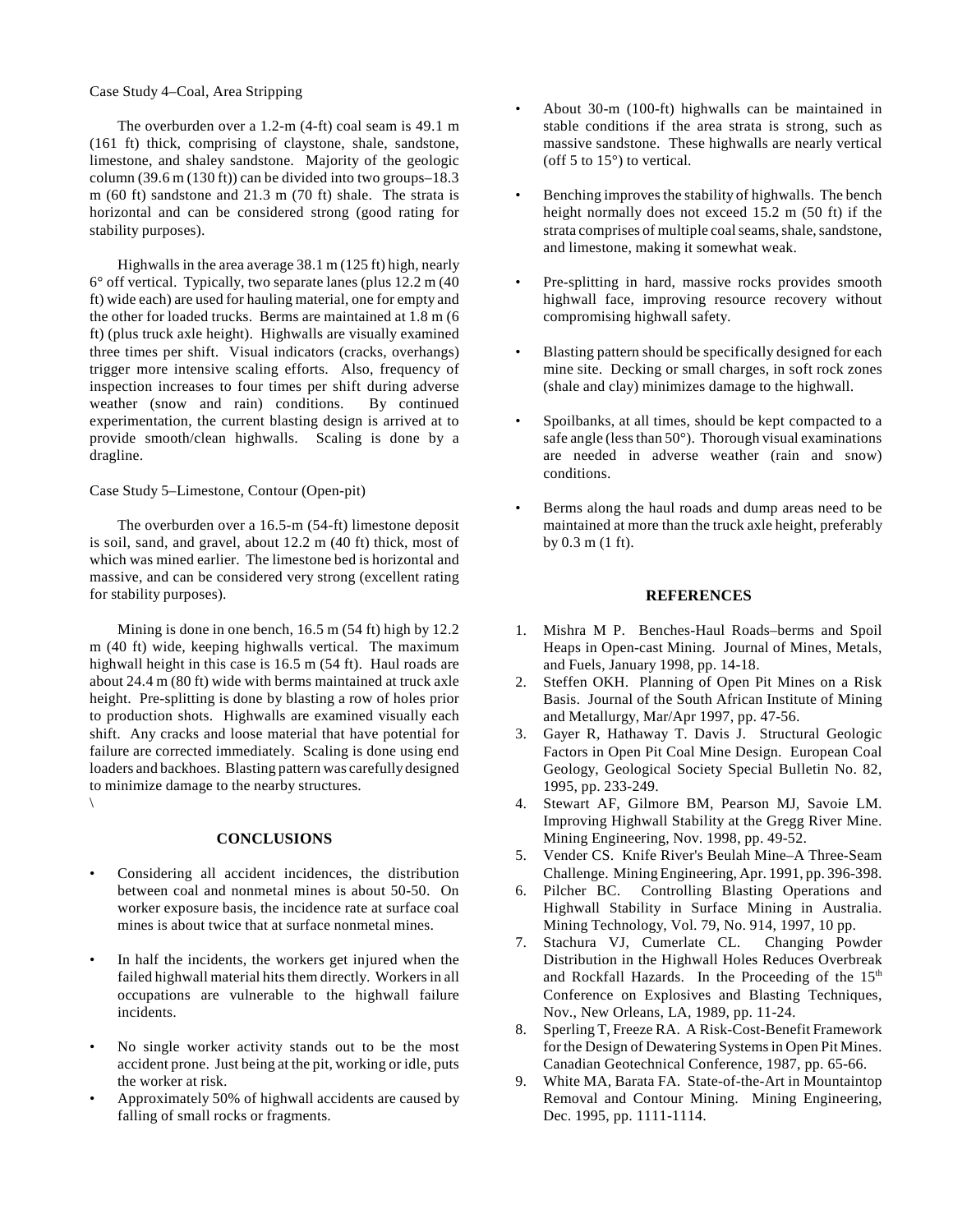- 10. Ryan TM, Call RD. Applications of Rock Mass Monitoring for Stability Assessment of Pit Slope Failure. Rock Mechanics Proceedings of the 33<sup>rd</sup> Symposium, Santa Fe, NM, June 1992, pp. 221-229.
- 11. Latilla J. Personal communications. Middelberg Mine, South Africa, June 1999.
- 12. Stuart N, Vladut T. Microseismic Data Processing Associated with Monitoring of Mine Slope Instabilities. Canadian Geotechnical Conference, 1986, pp. 51-58.
- 13. Nicholson M, Preber T, Scott TR. Field Monitoring and Mining Methods Used at the Eagle Butte Coal Mine. Western Regional Conference on Precious Metals, Coal and Environment, 1994, pp. 16-29.
- 14. Lang AM, Swindells CF, Higham GJ. Survey Based Open Pit Wall Monitoring. Australian Conference on Geotechnical Instrumentation and Monitoring in Open Pit and Underground Mining, Kalgoorlie, Australia, 1993, pp. 303-309.

## **APPENDIX A.–FEDERAL AND STATE LAWS**

Significant regulations pertaining to surface mine design are paraphrased in this appendix. For details and complete language, refer to particular stipulations in the relevant book.

## **FEDERAL REGULATIONS**

Code of Federal Regulations, 30, Minerals Resources, stipulates regulations for coal and non-metal resources using surface mining methods. It provides guidance for mine design including ground control coal, crushed stone, and non-metal mines.

Coal

Part 77, subpart K provides regulations for coal and significant regulations are discussed below.

- Each operator shall establish and follow a ground control plan for the safe control of all highwalls, pits, and spoilbanks, which shall be consistent with prudent engineering design and insure safe working conditions. The mining methods employed by the operator shall be selected to insure highwall and spoilbank stability. A copy of such plan shall be filed with the appropriate coal mine health and safety district office.
- Loose hazardous material shall be stripped for a safe distance from the pit top or highwall and the loose unconsolidated material shall be sloped to the angle of repose or barriers, baffle boards, screens, or other devices be provided that afford equivalent protection.
- To insure safe operation, the width and height of benches shall be governed by type of equipment to be used and operation to be performed.
- Highwall banks, benches, and terrain sloping into the working areas shall be examined after each rain, freeze, or thaw before men work in such areas, and such examination shall be made and recorded. Overhanging highwalls and banks shall be taken down and other unsafe ground conditions shall be corrected promptly, or the area shall be posted.
- Hazardous areas shall be scaled before any other work is performed in the hazardous area. When scaling of highwalls is necessary to correct conditions that are hazardous to persons in the area, a safe means shall be provided for performing such work. Whenever it becomes necessary for safety to remove hazardous materials from highwalls by hand, the hazardous material shall be approached from a safe direction and the material removed from a safe location.
- Men, other than those necessary to correct unsafe conditions, shall not work near or under dangerous highwalls, and those involved in repair work shall take special safety precautions.

Non-Metal and Crushed Stone

Part 55.3 addresses ground control of non-metal mines and Part 56.3 covers crushed stone operations. Regulations for both are identical and include the above stipulations for coal. There are, however, a few additions as discussed below:

- Material, other than hanging material, to be broken by secondary drilling and blasting, shall be blocked to prevent hazardous movement before persons commence breaking and will work from a safe location, if the material movement occurs.
- A scaling bar of sufficient length shall be provided where manual scaling is required.
- When rock bolts are used for ground support, anchorage test procedures shall be established and tests will be conducted to determine the anchorage capacity of rock bolt installation.

## **STATE MINING LAWS**

State mining laws for the three states that pertain to surface mine design including ground control are presented below.

#### Pennsylvania

For anthracite mines, while excavating, the spoilbanks and earth cuts shall be sloped no more than 45°. An examination shall be made at frequent intervals to determine if danger exists from slides or overhang and when such conditions present, they shall be immediately corrected. Chapter 77, Title 25 of the Pennsylvania Code deals with noncoal mining and pertinent regulations are discussed below.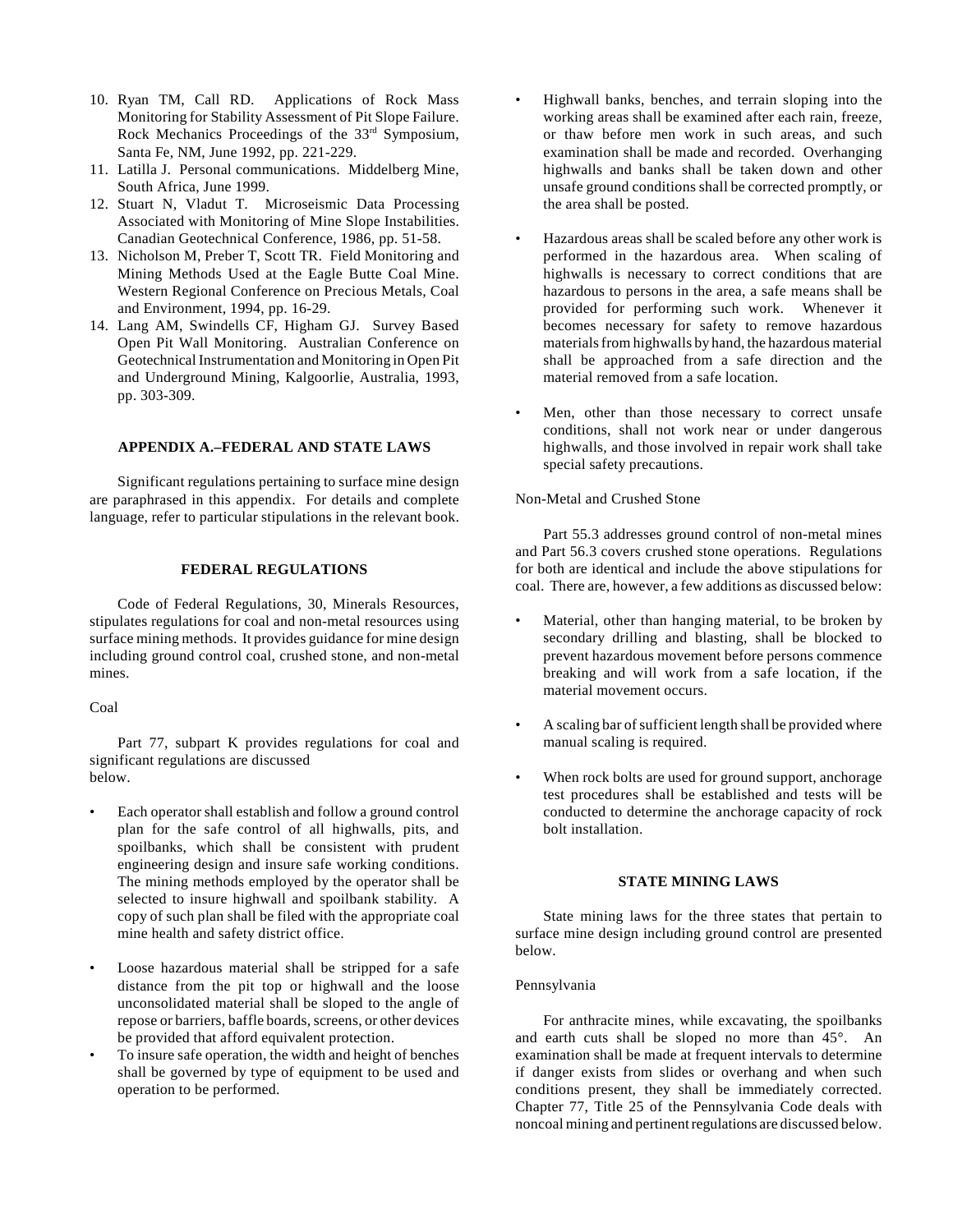- The maximum height of the working face of a bench in consolidated material may not exceed 15.2 m (50 ft), and that in unconsolidated material may not exceed 7.6 m (25 ft). A waiver may be granted for greater or lower working heights if geologic and safety considerations (stability analysis) so require. The minimum width for a horizontal bench between successive working faces shall be 7.6 m (25 ft).
- An operator shall provide a stability analysis when requesting a waiver for developing greater than 15.2 m (50 ft) face. The analysis shall include a stereo net analysis or equivalent for the working face strata. Manmade features within a distance equivalent to three times the maximum proposed depth of the pit measured from the maximum lateral extent of the final working face shall be identified.
- There are no specific regulations for surface mining of coal that pertain to slope stability.

## West Virginia

Regulations for open-pit coal and limestone mines are identical and are provided in Title 56, Series 6 and 7, respectively, which originate from the Office of Miners' Health, Safety and Training. Significant stipulations are presented below.

- Highwall overburden shall be sloped to minimize slides and overhanging ledges and all loose material scaled.
- If the highwall shows evidence of movement, or appears to be weakened in anyway, the areas shall be made safe or abandoned and dangered off.
- Blasted material shall be loaded in such a manner as to minimize the danger of rock slides endangering workmen.
- Regulations for quarry operations are included in Title 56, Series 3. Significant stipulations are as follows, which are in addition to the above.
- When a bench is required to insure safe operations, its width and height shall be governed by the type of equipment to be used, the operations to be performed, type of material, and height of the walls.
- Spoilbanks shall be kept free of bodies of water and spoil material shall be sloped to the angle of repose or other measures taken to prevent the material from sliding into the pit.

#### Ohio

Ohio state mine safety laws do not have specific requirements pertaining to the highwall/slope stability in coal and non-metal surface mines.

| Line ref. | Mine, state        | Year        | Commodity<br>mined | Highwall/spoilbank      | Degree of<br>injury | No. of<br>incidences | Fatalities |
|-----------|--------------------|-------------|--------------------|-------------------------|---------------------|----------------------|------------|
| 1         | Coal mine, AL      | 90,91,92,92 | Coal               | Highwall                | 3                   | 4                    |            |
| 2         | Coal mine, KY      | 90,91,91,92 | Coal               | 1 Spoilbank, 3 Highwall | 6,3,3,3             | 4                    |            |
| 3         | Coal mine, PA      | 91,91,93,93 | Coal               | Highwall                | 1,3,3,0             | 4                    | One        |
| 4         | Coal mine, WV      | 92,92,94,95 | Coal               | Highwall                | 6, 3, 3, 3          | 4                    |            |
| 5         | Coal mine, IL      | 89,91,92    | Coal               | Highwall                | 3,3,3               | 3                    |            |
| 6         | Non-metal mine, KY | 91,91,97    | Stone              | Highwall                | 4,3,5               | 3                    |            |
| 7         | Non-metal mine, KY | 90,90,95    | Stone              | Highwall                | 1,6,6               | 3                    | One        |
| 8         | Coal mine, MT      | 93,94,94    | Coal               | Highwall                | 0,0,0               | 3                    |            |
| 9         | Non-metal mine, PA | 90,95,95    | Slate              | <b>Highwall</b>         | 6,3,3               | 3                    |            |
| 10        | Non-metal mine, VT | 92,94,96    | Granite            | Highwall                | 3,1,4               | 3                    | One        |
| 11        | Coal mine, PA      | 88,89,90    | Coal               | Highwall                | 6,0,3               | 3                    |            |
| 12        | Non-metal mine, VT | 94,94,95    | Slate              | Highwall                | 3,3,3               | 3                    |            |
| 13        | Non-metal mine, WA | 95,95,95    | Stone              | Highwall                | 1,3,1               | 3                    | Two        |
| 14        | Coal mine, WV      | 90,90,92    | Coal               | Highwall                | 3                   | 3                    |            |
| 15        | Coal mine, WV      | 93,94,94    | Coal               | Highwall                | 3,3,6               | 3                    |            |
| 16        | Coal mine, WV      | 89,90,96    | Coal               | Highwall                | 1,6,3               | 3                    | One        |
| 17        | Non-metal mine, MO | 88,88,91    | Stone              | Highwall                | 6,6,3               | 3                    |            |

## **APPENDIX B. HIGHWALL FAILURE- MINES WITH MULTIPLE INCIDENCES (MORE THAN TWO) 1988-1997**

Source: Mine Safety and Health Administration